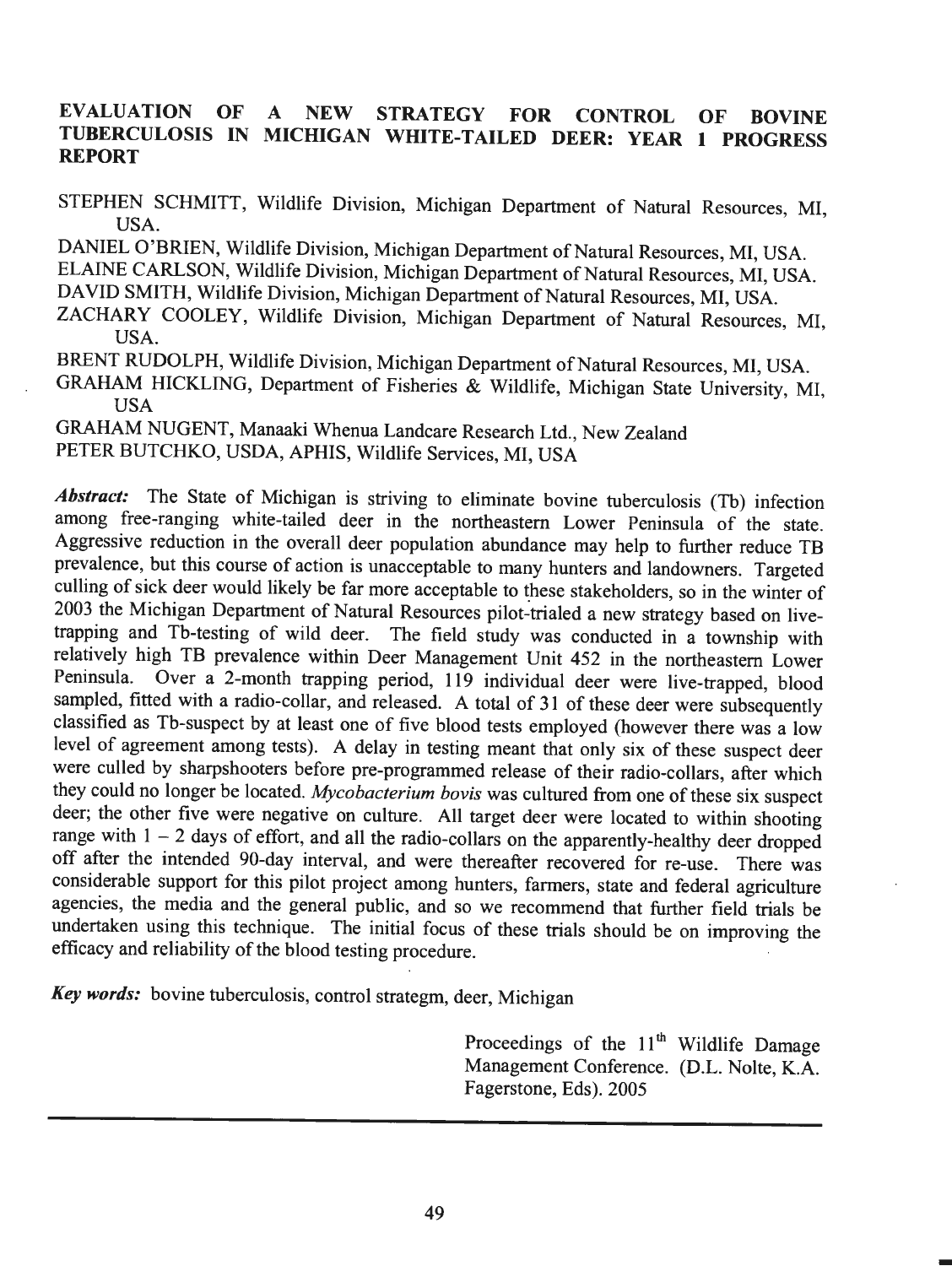### **INTRODUCTION**

For the past decade, the State of Michigan has been striving to eliminate bovine tuberculosis (Tb) infection among free-ranging white-tailed deer in the northeastern Lower Peninsula (NELP) of the state. The primary disease control measures applied during this period have been to reduce deer abundance through increased<br>hunting pressure, and to restrict pressure, and to restrict supplemental feeding and baiting activities that encourage deer to congregate. By 2003 these two measures had, in combination, significantly reduced the prevalence of Tb among deer within Deer Management Unit 452 (DMU 452) These measures have not, thus far, been able to achieve the TB management program 's goal of eradication of the disease from Michigan wildlife .

More aggressive reductions in overall deer population abundance would be likely to further reduce Tb prevalence, but this course of action is unacceptable to hunters and landowners. In 2003, therefore, discussions were held among personnel from the Michigan Department of Natural Resources (MDNR), Landcare Research Institute Ltd. in New Zealand, Michigan State University (MSU) and United States Department of Agriculture 's Animal and Plant Health Inspection Service - Wildlife Services (USDA-WS) regarding ways that targeted reductions in the number of infected deer might be achieved. It was considered that targeted culling of sick deer would be far more acceptable to hunters and landowners than would intensified harvesting of the deer population as a whole.

The outcome of these discussions was an agreement to pilot-trial a potential new bovine tuberculosis control strategy based on live-trapping and Tb-testing of wild deer. Deer suspect for Tb based on blood test results would be culled while testnegative deer would be released. This report summarizes the results of a 1-year pilot trial

of this strategy, undertaken by MDNR staff in the winter of 2003 in a township within DMU 452 that had a relatively high prevalence of bovine Tb in the resident deer population.

### **BACKGROUND**

Over the past 8 years, the MDNR has utilized recreational hunting to substantially reduce the number of white-tailed deer and has restricted the use of bait and feed in the NELP. The intent of these regulatory changes was to reduce prevalence and prevent further spread of Tb. These strategies appear to have been at least somewhat successful, because a major increase in Tb prevalence in the NELP predicted by an early model of Tb infection in white-tailed deer has not been documented (McCarty and Miller 1998). Instead, a modest but significant reduction in Tb prevalence has been achieved (O'Brien et al. 2002). However, it may not be possible to sustain, let alone increase hunting pressure in order to drive deer densities lower in the near future (Frawley 2002), so it is anticipated that deer densities will remain at or above current levels during the coming decade. In some townships, these densities are thought to be close to, or above, the hypothesised threshold level at which Tb is likely to be maintained in the deer population. Under current management, therefore, it is unlikely that Tb will reach undetectable levels in the deer population within the next decade (Hickling, 2002).

Current infection levels are maintained by the number of infectious contacts between deer, which depends in part on the density of deer and also on the proportion of the population that is infected. Further reduction in overall deer densities does not appear to be a socially acceptable option in Michigan (de Lisle et al. 2002), and the functional response between effort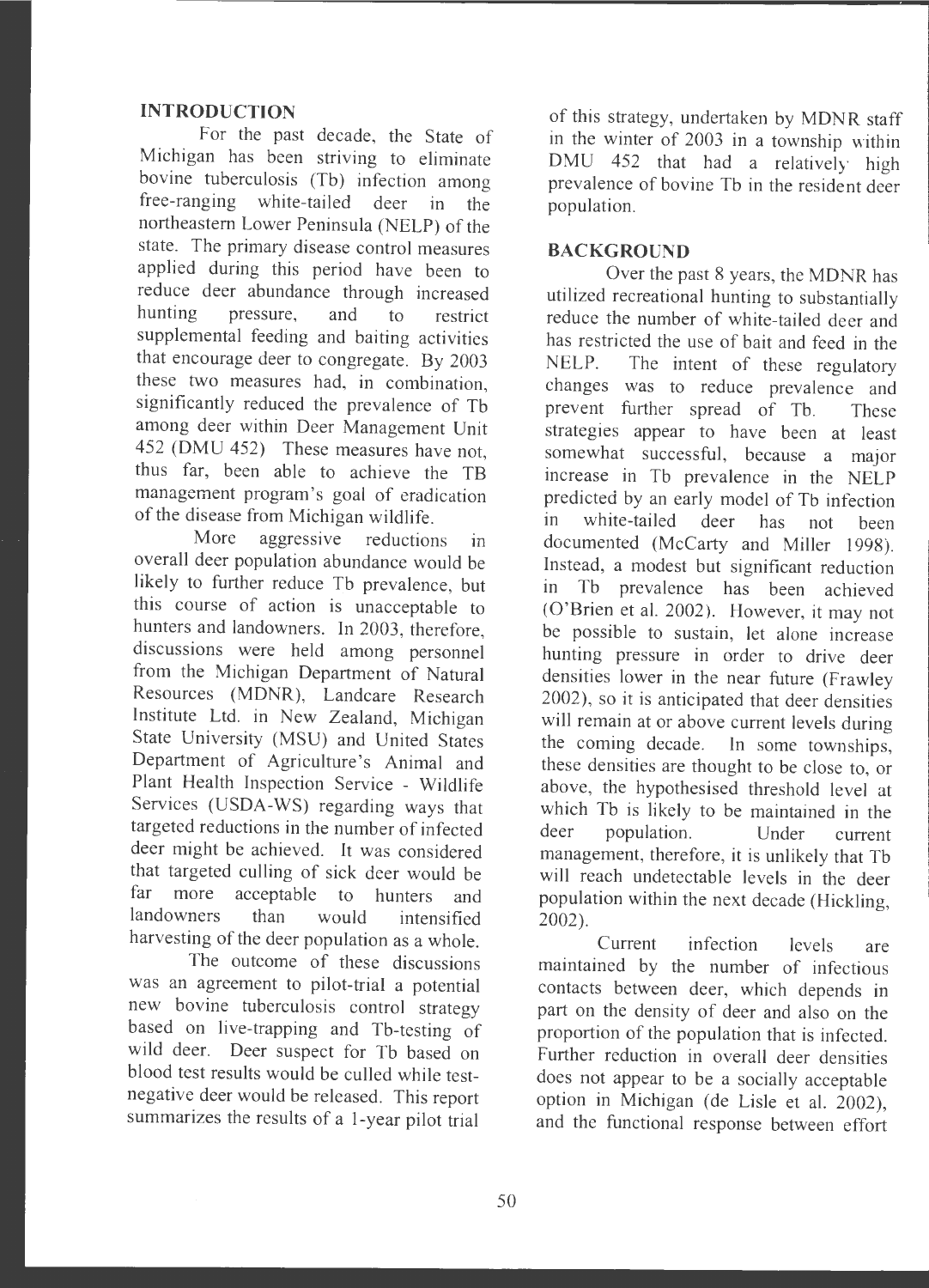to remove deer and deer density suggests that continued reductions would require even greater effort than has been expended in the past (VanDeelen and Etter 2003). A less efficient (i.e. more costly) but potentially more socially acceptable alternative would be to reduce the proportion of infected deer by live capture, Tb-testing and removal of Tb-suspect deer. This approach is already under investigation at Riding Mountain National Park in Manitoba, where Tb infection is persisting at low prevalence among elk and deer.

# **GOAL AND OBJECTIVES**

The overall goal of the pilot study was to demonstrate the technical feasibility of the approach and obtain preliminary estimates of the likely time and cost required to implement the strategy. For the strategy to succeed five criteria need to be met, so an assessment of these criteria represented the specific objectives of the pilot study:

1. To assess the acceptability of the proposed method to landowners and the general public (particularly with regard to the MDNR 's ability to gain access onto private land for trapping purposes);

2. To demonstrate the technical capacity to live-trap and blood-sample substantial numbers of deer in targeted areas over a 2-3 month period in winter;

3. To identify a blood test procedure that is acceptably accurate and comparatively superior to others available. Ideally, such a test would be capable of detecting at least half of all TB-positive wild deer in a livetrapped sample.

4. To demonstrate that sharpshooters can efficiently locate and kill Tb-suspect deer by tracking down the radio-collars fitted to those deer;

5. To demonstrate that radio-collars fitted to non-Tb suspect deer will release correctly after a specified period of time, thereby allowing for their recovery and re-use.

## **METHODS**

We targeted infected deer, particularly does, in a high-risk township within DMU 452 where Tb prevalence is considerably higher than the average for DMU 452 as a whole. Deer in the study area were trapped using approximately 60 ' clover ' traps set over the period January 15 to March 15, 2004. The use of clover traps helped minimize capture of adult bucks, which we deliberately sought to avoid. Our intention was that each deer captured would have had a blood sample taken, be fitted with eartags and a radio-collar attached using a 90 day self-releasing device, and be released immediately.

A whole blood sample was submitted to MSU for tuberculosis testing using the gamma interferon test (Cervigam<sup>®</sup>). Additional serum from each deer was stored for follow-up analyses using other test methods. Deer that were suspect for Tb based on the blood test results were relocated by radio-tracking and shot by USDA-WS staff. Fawns with suspect blood test results were euthanized opportunistically when recaptured in the traps. The carcasses of all deer killed or found dead were submitted for post-mortem examination and culturing of lymph nodes for confirmation of Tb infection. Lymph nodes were divided into cranial, thoracic and abdominal pools for each deer and cultured as separate samples. The automatically detached radio-collars of any surviving deer were retrieved to be refurbished and re-used.

Unanticipated technical problems with the Cervigam<sup>®</sup> test emerged late in the field sampling period and so the stored serum was sent for analysis using a variety of alternative Tb tests. USDA Agriculture Research Service's National Animal Disease Center (ARS-NADC) performed Western Blot and ELISA tests, and Chembio Diagnostic Systems, Inc. undertook Multi-Antigen Print Immune-Assays (MAPIAs)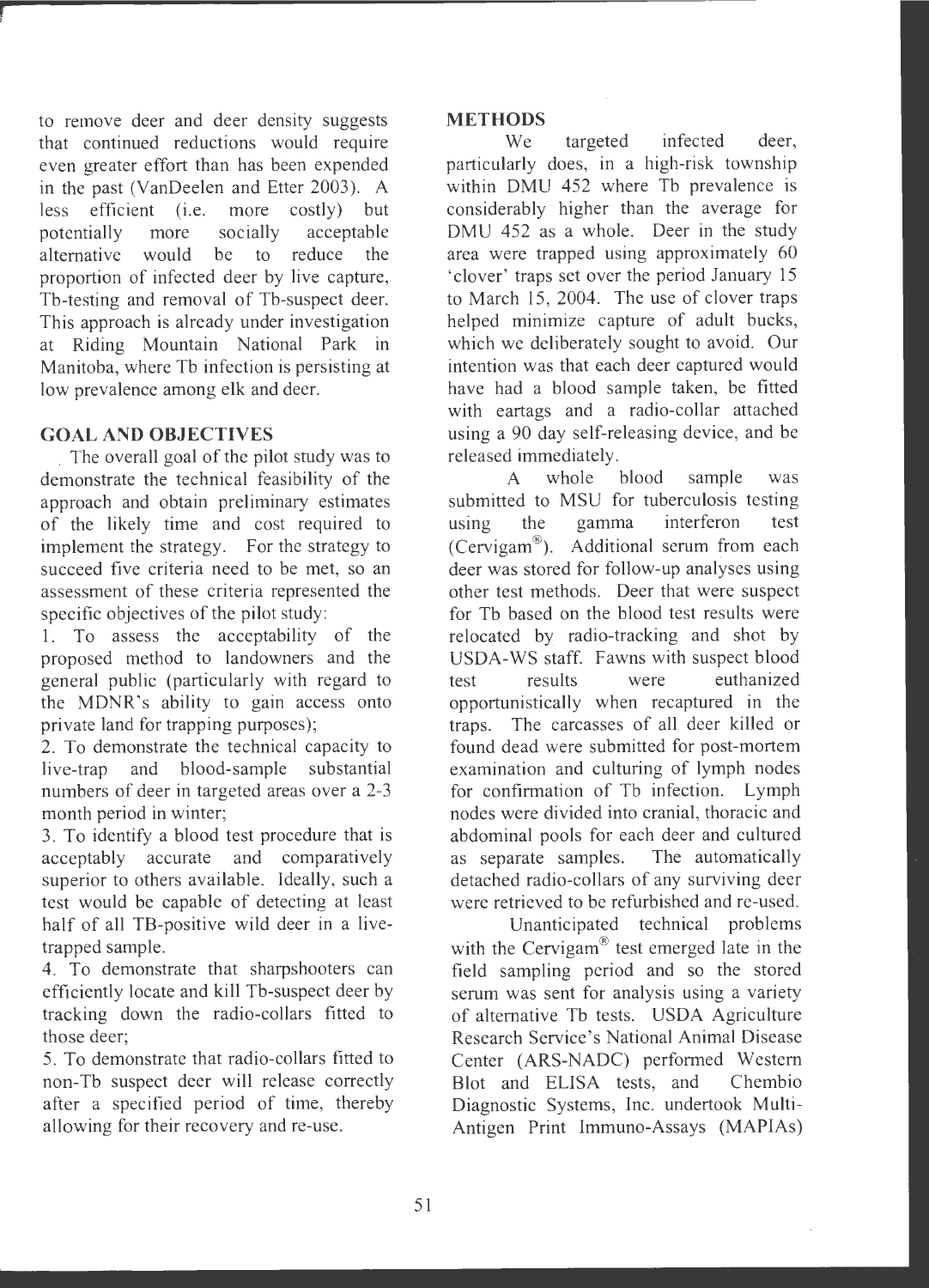and Rapid Test (RTs). Other serum samples were shipped to collaborating scientists at the University of Otago's Disease Research Laboratory in New Zealand for use in another experimental Tb test.

## **RESULTS**

## **Acceptability of the Proposed Method**

One public meeting was held to discuss the project, and there were numerous items of media coverage. The general response to the proposed field trial was very positive. The majority of landowners who were contacted to ask permission for MDNR personnel to trap on their land were agreeable to the request, although there were some who did not want to be inconvenienced with the project. Supporters frequently and favorably cited the concept of removing Tb positive deer from the population while allowing Tb negative deer to survive.

### **Trapping Costs and Success**

**Fawns Adults Total** 

The total cost of the pilot project was \$179,000, with \$83,000 for clover traps and radio-collars that can be reused. Labor and travel amounted to \$96,000, which provides an estimate of the amount it would cost to repeat the project now that the necessary equipment is available.

The data on trapping effort and success - which were recorded in slightly different ways by the two field teams  $$ suggest that deer were captured 248 times over 1,382 trap days (calculated as the number of traps used multiplied by the number of days each trap was set). A total of 130 different deer were captured, with a further 118 capture events (47.6%) being<br>recaptures. Two mortalities occurred in Two mortalities occurred in traps, and several other captured deer had been found dead by the end of the study. Ten deer were captured and released without a blood sample being obtained. The catch rate estimates were: 5.6 trap days expended per capture event; 10.6 trap days per individual animal captured; and 11.6 trap days per animal captured from which a blood sample was collected.

Of the 119 deer that were captured from which a blood sample was collected (Table 1), 60 (51.4%) were adults  $(≥1.5)$ years old) and 59  $(49.6\%)$  were fawns  $(6-9)$ months old). The majority (78.9%) of the captured deer were female. As expected, only a few adult bucks were captured by the clover traps ( $N = 8$ ; 6.7% of captures).

| study (10 other deer were captured without a blood sample being obtained). |             |        |       |  |  |
|----------------------------------------------------------------------------|-------------|--------|-------|--|--|
|                                                                            | <b>Male</b> | Female | Total |  |  |

42 52 94

**Table 1. Age- and sex-composition of the 119 deer trapped and blood-sampled during the pilot study (10 other deer were captured without a blood sample being obtained).** 

The overall catch rate declined slightly over the course of the study, although the rate did show an improvement when additional traps were established at new sites part-way through the trial. During

17 8 25

> the first 15 days of trapping most of the deer in the traps were new captures, but thereafter the majority of deer in the traps were recaptures (Figure 1).

59 60 119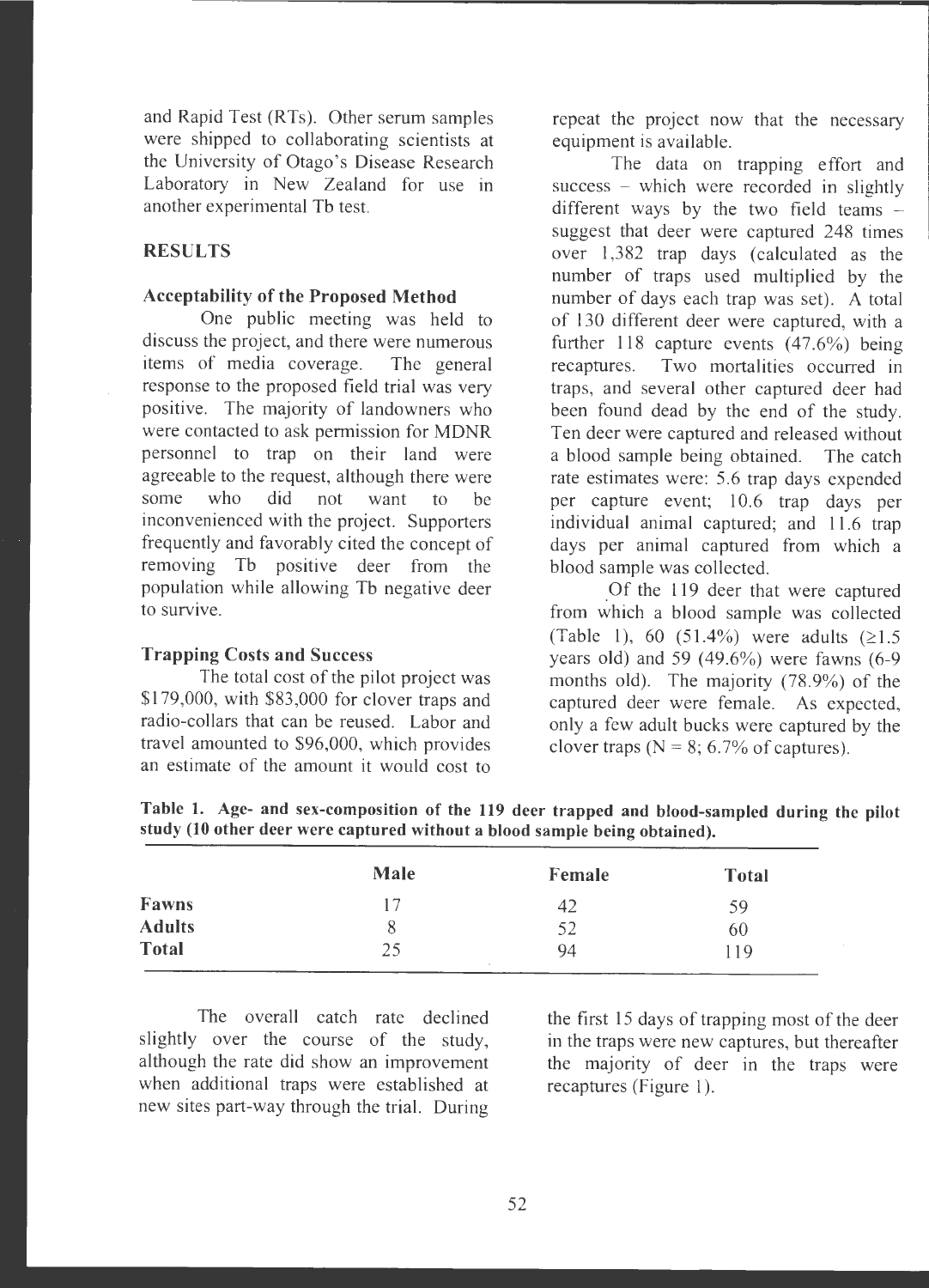

**Figure 1. Numbers of newly captured, and recaptured, deer found in traps at 5-day intervals after the start of trapping on January 16, 2004.** 

#### **Tb-Testing Success**

The results of the Cervigam and four serum based tests are presented in Table 2 (results from the New Zealand testing are not yet available). A total of 31 deer were assessed as Tb-suspect, having tested positive by at least one of the five tests. However, there was a low level of agreement among tests. The testing produced 14 suspects based on their positive response using the MAPIA test, 13 using the RT test, 8 using the ELISA test, 5 using the Western Blot test, and 2 using the Cervigam test.

The technical deficiencies with the Cervigam test were not discovered **until** two weeks before the radio-collars were scheduled to drop off as programmed. As a result of some subsequent delay in requesting and conducting the alternative serum tests, only six of the 31 Tb-suspect deer could be culled by sharpshooters before their radiocollars released. Thereafter, the animals could no longer be located. The six Tb-suspects that were recovered were necropsied and the lymph nodes of each cultured for bovine tuberculosis in separate cranial, thoracic and abdominal pools. *Mycobacterium bovis* was cultured from head, chest and abdominal lymph nodes of one of the six deer, a 9-year old female, but the other 5 were negative on culture.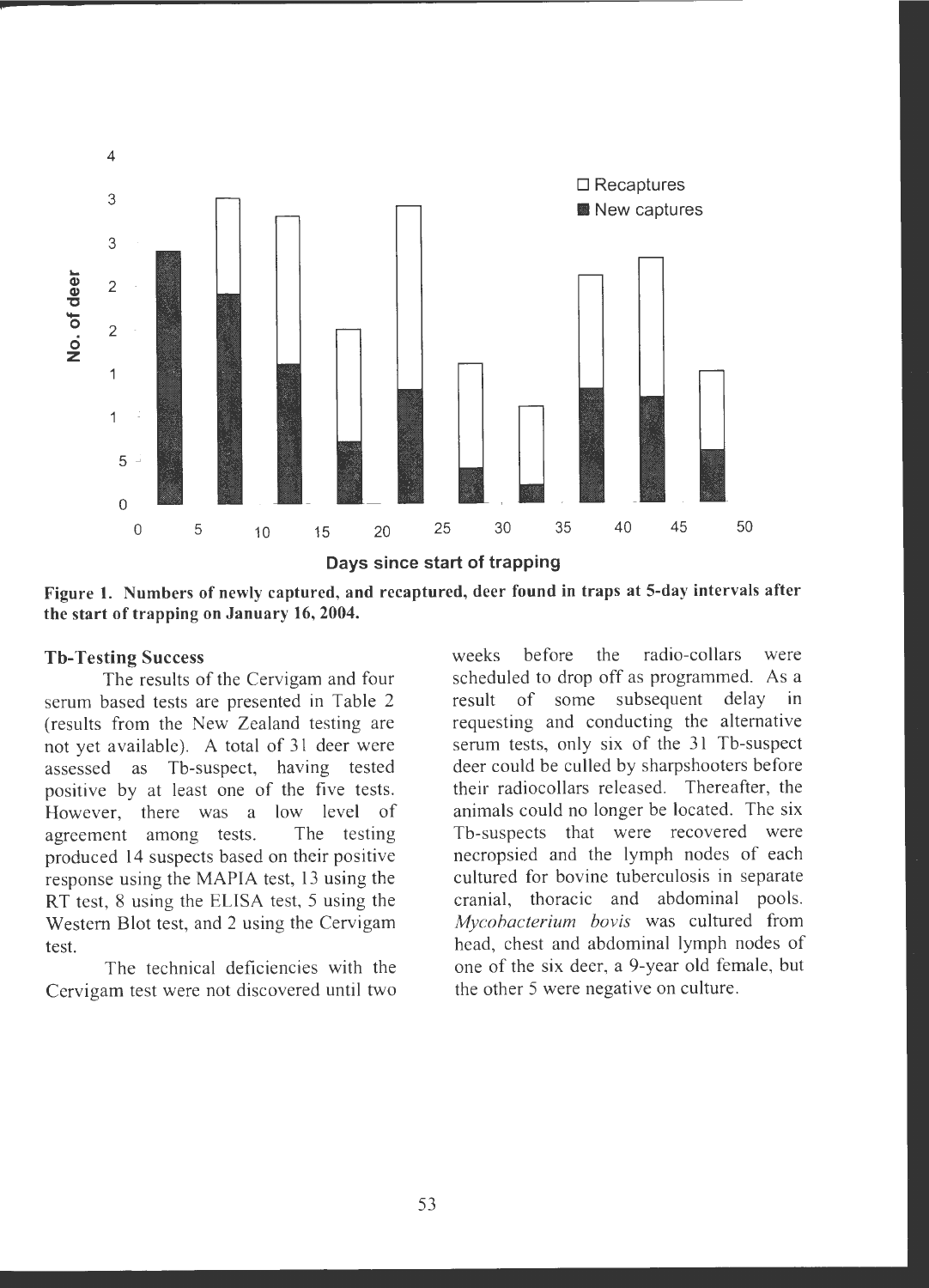| No             | <b>Right Eartag</b>   | <b>Left Eartag</b> | Age*           | <b>Sex</b>     | Cervigam                                                             | <b>MAPIA</b>          | <b>RT</b>                | Western<br><b>Blot</b>  | <b>Ellsa</b>        | <b>Culture</b> |
|----------------|-----------------------|--------------------|----------------|----------------|----------------------------------------------------------------------|-----------------------|--------------------------|-------------------------|---------------------|----------------|
| $\mathbf{1}$   | 131                   | 132                | 0.5            | F              | $\overline{\phantom{a}}$                                             | $\blacksquare$        | $\blacksquare$           |                         | $\sim$              | <b>NT</b>      |
| $\overline{2}$ | 133                   | 135                | 0.5            | F              | $\blacksquare$                                                       | $\blacksquare$        | ÷                        | $\sim$                  | $\sim$              | <b>NT</b>      |
| 3 <sup>1</sup> | 151                   | 157                | 0.5            | F              | $\blacksquare$                                                       | MPB83+ 16/83+         | $\,$ $\,$                | ÷                       | $\blacksquare$      | <b>NT</b>      |
| 4              | 203                   | 204                | 0.5            | F              | $\bullet$                                                            | E6+                   | $\sim$                   | $\blacksquare$          | $\blacksquare$      | <b>NT</b>      |
| 5              | 211                   | 217                | 0.5            | M              | $\bullet$                                                            | 16/83+, MBCF+         | 十十                       | ÷                       | $\blacksquare$      | <b>NT</b>      |
| 6              | 236                   | 238                | 0.5            | F              | ÷                                                                    | <b>NT</b>             | <b>NT</b>                | <b>NT</b>               | $\sim$              | $\sim$         |
| $\overline{7}$ | 256                   | 260                | 0.5            | F              | $\blacksquare$                                                       | E6+                   | $\sim$                   | $\sim$                  | $\sim$              | <b>NT</b>      |
| 8              | 263                   | 265                | 0.5            | M              | $\equiv$                                                             | $\bar{a}$             | $\sim$                   | $\blacksquare$          | ÷                   | <b>NT</b>      |
| $\overline{9}$ | 264                   | 262                | 0.5            | $\mathsf F$    | $\sim$                                                               | $16/83 +$             | ÷                        | $\blacksquare$          | $\blacksquare$      | <b>NT</b>      |
| 10             | 281(250)              | 241                | 0.5            | M              | $\blacksquare$                                                       | E6+, E6/P10+          | $+/-$                    | $\omega$                | $\blacksquare$      | <b>NT</b>      |
| 11             | 1001                  | 1002               | 3.5            | F              | ÷                                                                    |                       | $\blacksquare$           | $\frac{1}{2}$ / $=$     | $\sim$              | $\blacksquare$ |
| 12             | 1009                  | $\mathbf{1}$       | A              | Ė              | $\blacksquare$                                                       | E6+, MBCF+            | $\blacksquare$           | $\sim$                  | ÷                   | <b>NT</b>      |
| 13             | 1030                  | 1222               | $\mathsf{A}$   | $\mathsf F$    | $\sim$                                                               | MPB83+, 16/83+, MBCF+ | $\blacksquare$           | $\blacksquare$          | ÷                   | <b>NT</b>      |
| 14             | 1097                  | 219                | A              | F              | $\blacksquare$                                                       | $\blacksquare$        | $\equiv$                 | $\sim$                  | $\Phi$              | <b>NT</b>      |
| 15             | 1130                  | 1223               | A              | $\overline{F}$ | $\sim$                                                               | $\hskip 1.6cm =$      | ÷                        | $\blacksquare$          | ÷                   | <b>NT</b>      |
| 16             | 1131                  | 1424               | A              | F              | $\blacksquare$                                                       | $E6+$                 | $\blacksquare$           | $\blacksquare$          | $\blacksquare$      | <b>NT</b>      |
| 17             | 1208                  | 1314               | 7.0            | F              | $\hskip1.6pt\hskip1.6pt\hskip1.6pt\hskip1.6pt\hskip1.6pt\hskip1.6pt$ | $\mathbf{r}$          | ÷.                       | ÷.                      | $\equiv$            | $\sim$         |
| 18             | 1211                  | 1606               | 9.0            | F              | $\blacksquare$                                                       |                       | $\hskip 1.6cm =$         | ÷                       | $\sim$              | $\equiv$       |
| 19             | 1214                  | 14                 | $\overline{A}$ | F              | $\blacksquare$                                                       | E6/P10+               | $\sim$                   | $\alpha$                | $\scriptstyle\rm m$ | <b>NT</b>      |
| 20             | 1229                  | 1228               | A              | F              | $\bullet$                                                            | E6+, E6/P10+, 16/83+  | $\alpha$                 | $\bar{a}$               | $\blacksquare$      | <b>NT</b>      |
| 21             | 1304                  | 1305               | $\overline{A}$ | F              | $\blacksquare$                                                       |                       | $\frac{1}{2}n$           | $\alpha$                | $\mathbf{m}$        | <b>NT</b>      |
| 22             | 1306                  | 1402               | A              | F              | $\blacksquare$                                                       | E6+, MBCF+ (Pr. L)    | ÷                        | $\blacksquare$          | $\blacksquare$      | <b>NT</b>      |
| 23             | 1307                  | 1502               | 2.5            | $\overline{F}$ | $\blacksquare$                                                       | $\blacksquare$        | ÷                        | $\sim$                  | $\sim$              | <b>NT</b>      |
| 24             | 1308                  | 1602               | A              | F              | $\sim$                                                               | ÷.                    | $\blacksquare$           | $\blacksquare$          | ÷                   | <b>NT</b>      |
| 25             | 1408                  | 1115               | A              | M              | ٠                                                                    | $\bar{a}$             | $\bar{a}$                | $\bar{a}$               | ÷                   | <b>NT</b>      |
| 26             | 1410                  | 1411               | Ä              | F              | $\equiv$                                                             | MBCF+                 | ÷                        | $\sim$                  | $\sim$              | <b>NT</b>      |
| 27             | 1413                  | 1607               | 9.0            | F              | $\blacksquare$                                                       | MBCF+                 | $\frac{1}{2}$            | $+/-$                   | ÷                   | ÷              |
| 28             | 1505                  | 1104               | $\overline{A}$ | F              | $\blacksquare$                                                       | $\blacksquare$        | ÷                        | $\sim$                  | $\blacksquare$      | <b>NT</b>      |
| 29             | 1525                  | 1524               | 6.0            | F              | e.                                                                   | $\bar{\phantom{a}}$   | $\rightarrow$            | $\sim$                  | $\blacksquare$      | $\alpha$       |
| 30             | 1530                  | 1226               | $\mathsf{A}$   | F              | $\blacksquare$                                                       | $\blacksquare$        | ÷                        | $\sim$                  | $\sim$              | <b>NT</b>      |
| 31             | 1622                  | 1227               | 3.5            | F              | $\alpha$                                                             | $\alpha$              | $\frac{1}{2} \mathbb{P}$ | $\alpha$                | $\blacksquare$      | <b>NT</b>      |
|                | <b>TOTAL POSITIVE</b> |                    |                |                | $\overline{2}$                                                       | 14                    | 13                       | $\overline{\mathbf{5}}$ | 8                   | $\mathbf{1}$   |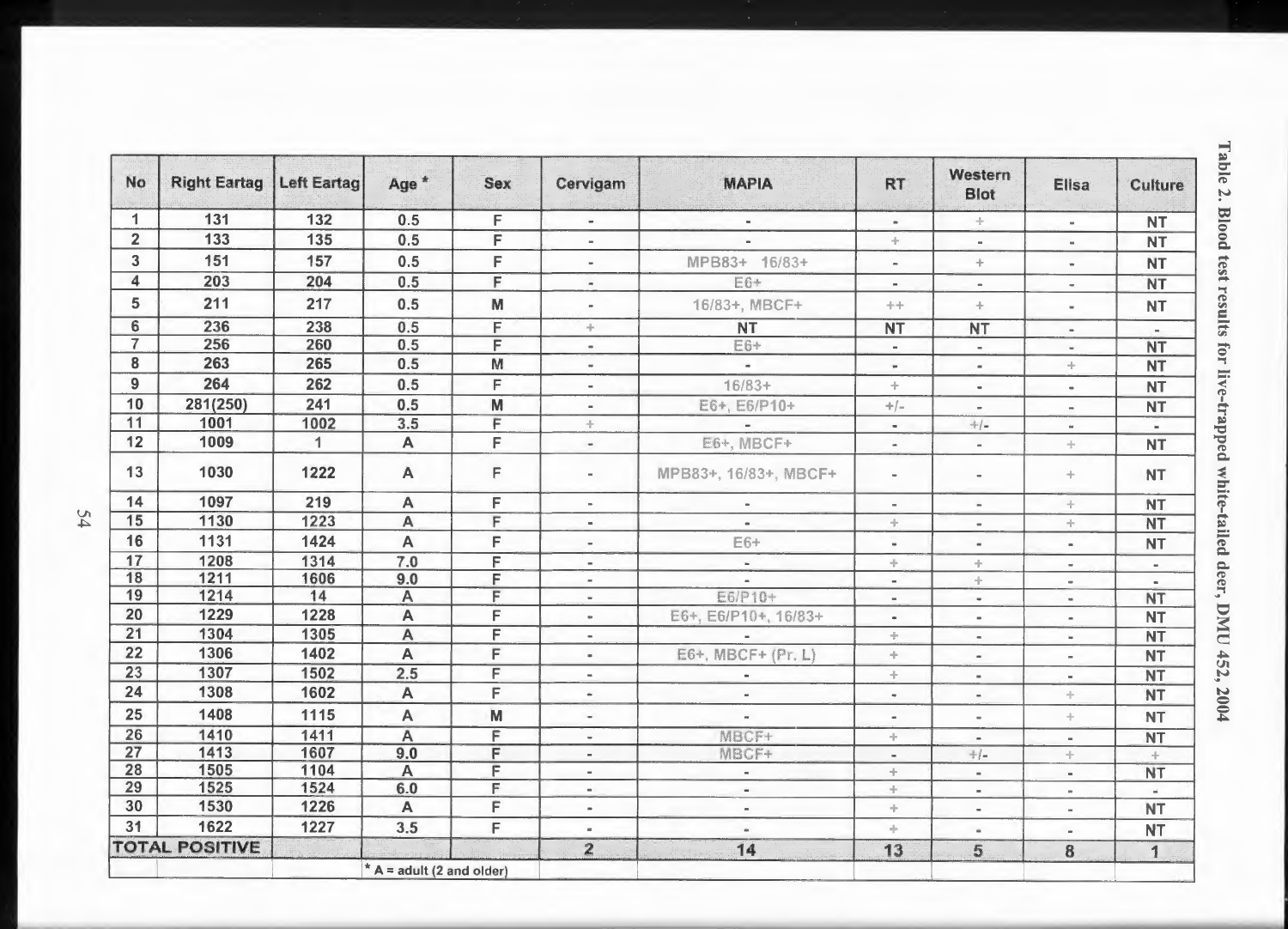# **Relocation and Culling of Tb-Suspect Deer**

By tracking each deer's unique radio signal, USDA-WS personnel were able to locate and kill all 6 deer that were determined to be Tb-suspect by blood test prior to their radio-collars dropping off. The USDA-WS team was also successful in locating, and approaching within rifle range, seven additional Tb-negative deer that were randomly selected as 'targets' to help assess the difficulty of culling specific individuals out of the deer population. All target animals were located within  $1 - 2$  days, with the process being most efficient when 2 -3 individuals were contributing to the tracking effort

# **Release and Recovery of Radio-Collars**

The radio-collars were programmed using a computer to self-release at a future time (90 days). All collars dropped off as planned, were successfully retrieved, and were sufficiently undamaged to allow for refurbishment with a new self-release device.

# **DISCUSSION AND RECOMMEND-ATIONS**

This pilot study provided useful new information on all five of the key issues that need to be evaluated when considering the likely success, or otherwise, of the 'trap and test' strategy.

First, we confirmed that there is considerable interest and support for the concept among hunters, farmers, state and federal agriculture agencies, the media and the general public. In particular, these individuals and groups approved of the idea of removing Tb positive deer from the population and allowing Tb negative deer to survive. We need to ensure, therefore, that stakeholders understand that it is not possible at present to guarantee that *only* Tb positive deer will be culled, because the current Tb blood tests are not 100% specific.

Similarly, we cannot promise that *no*  tuberculous animals will be inadvertently released, as the current tests are not 100% accurate.

Second, we confirmed that it is possible to capture reasonable numbers of deer from a targeted area. Based on past experience, we had anticipated that two trap teams might be able to trap and blood-test 100 yearling and adult deer in a 2-3 month winter period, and that  $\sim$  100 fawns would be caught in the process. Our trapping was moderately successful, and resulted in 60 adults and 59 fawns being tested. Only 130 deer were captured in total, primarily because 1) logistical constraints prevented all available traps from being set throughout the entire 2 month period; and 2) traps were maintained in existing sites after the proportion of recaptured deer rose, instead of being moved to new, as yet untrapped, locations.

Assuming the male:female ratio in the deer population is  $1:1$  for fawns and **1:** 1.85 for adults (G. Hickling, unpublished data), the trap ratios in Table 1 indicate that traps were 2.5 times as likely to catch female fawns than male fawns, and 3.5 times as likely to catch female adults than male adults. Adult males are the cohort most likely to be infected with Tb (O'Brien et al. 2002), but they are also the cohort most sought after, and likely to be shot, by hunters. Thus trapping complements hunting, by targeting the Tb-infected females in the deer population. However, this differential capture rate by sex suggests that any estimates of Tb prevalence among males based solely on trapping results are likely to be biased low.

Over the 50-day trapping period, the number of new captures and recaptures was similar. Although recapture of deer was identified as a potential complication, the 47.6% recapture rate that we measured was unknown prior to the field trial. This high rate of recapture was probably due, in part,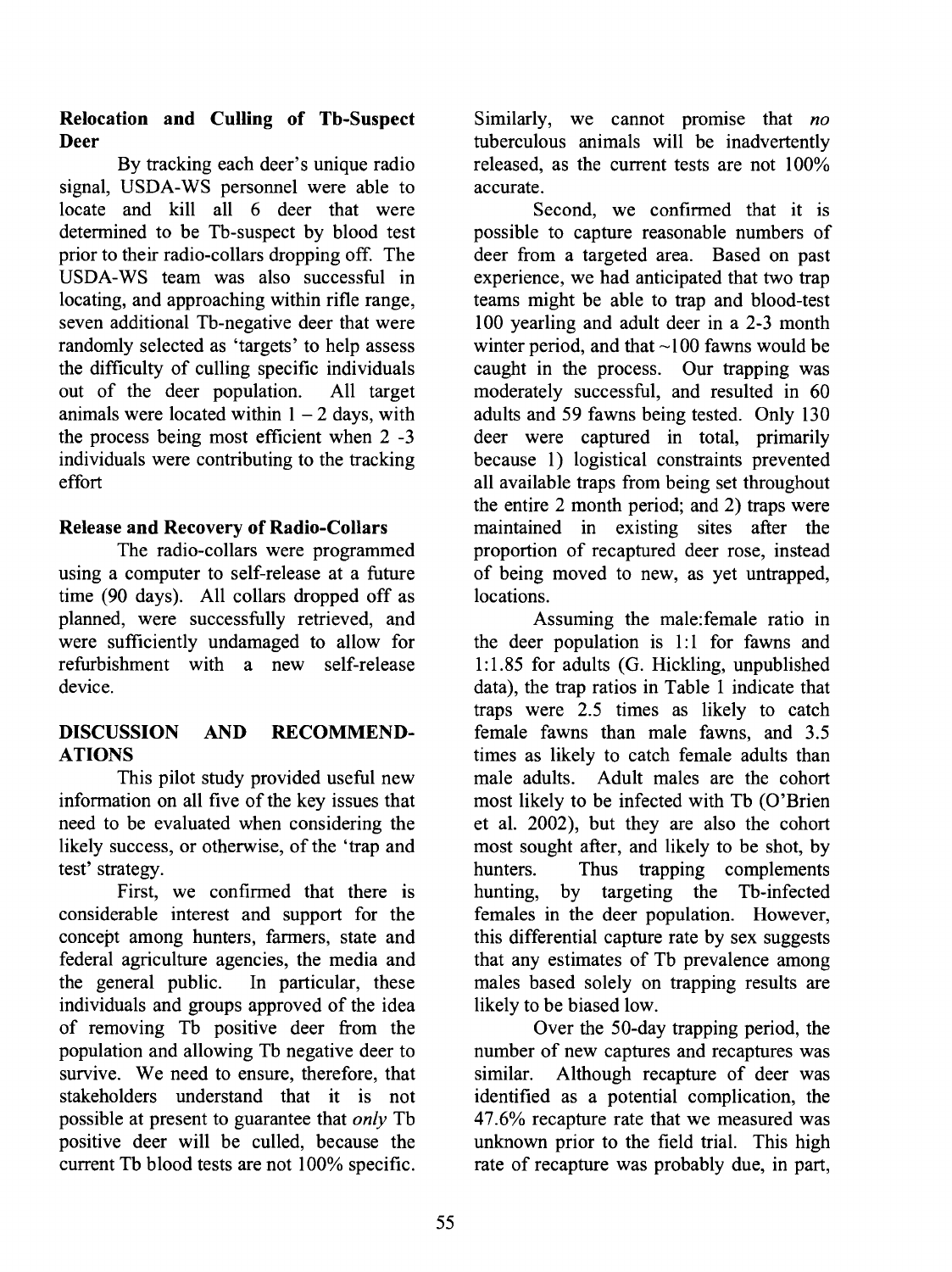to the use of a much higher density of traps than has been used during previous capture efforts in this region (Sitar 1996, Garner 2001, Muzo 2003). Data on the rate and distribution of recapture by date and trap location, together with information on the relative costs of rechecking versus moving traps, will allow evaluation of the most costeffective distribution and duration of trapping effort that will produce a high rate of new captures. Results relative to trapping date (Figure 1) suggest that operations should focus on concentrated trapping sites-for approximately 2 weeks and that the traps then be moved to new locations. Trapping teams therefore must be mobile and prepared to move traps frequently to reduce the proportion of deer being recaptured. Fresh trapping areas need to be identified and prepared in advance for the trappers, for example by plowing roads and arranging landowner permission. This will likely be more effective than simply attempting to reduce recapture rate by distributing the traps over a broader area, particularly due to the emphasis on operating within regions of comparatively high Tb prevalence, but full analysis of the existing data has not been completed at this time.

The third criterion for a successful strategy was the availability of an acceptably accurate Tb blood test. Based on prior prevalence data for the selected township, we had predicted that a sample of 100 trapped adult deer should include, on average, five tuberculous individuals. Since the Cervigam test was thought to be at least  $65\%$  sensitive  $(S.$  Boulin, personal communication), we calculated that we had a >95% probability of detecting at least one

of these. In fact, the Cervigam test failed to detect the only Tb culture positive animal, while designating two Tb-culture-negative animals as Tb suspects. While sample sizes were small, these results clearly suggest the Cervigam test, at least under the conditions of the field trial, was inaccurate and thus unlikely to be acceptable as the sole test in a trap-and-cull Tb control strategy.

An adequate assessment of the accuracy of the serum tests used will require a more rigorous assessment than was possible under the circumstances prevailing at the end of this year's pilot study. In particular, we could not determine test accuracy due to our inability to kill, necropsy and culture all 31 suspect deer.

The limited data available on blood test performance for the six Tb suspect deer are summarized in Table 3. The results of the Rapid test were as disappointing as those of the Cervigam test: the culture positive deer tested negative and two culture negative animals were considered positive. The Western Blot test performed only marginally better, giving equivocal results for the culture positive animal and one culture negative deer, while marking two culture negative deer as suspects. Both the MAPIA and ELISA tests correctly categorized the culture positive deer as Tb suspect, while designating the culture negative deer as non-suspects. The fact that 31 of 119 deer were positive on at least one blood test is a clear indication that some of the tests were producing significant numbers of false positives. In short, whether one or more of these tests might perform satisfactorily in an adequately conducted evaluation remains to be determined.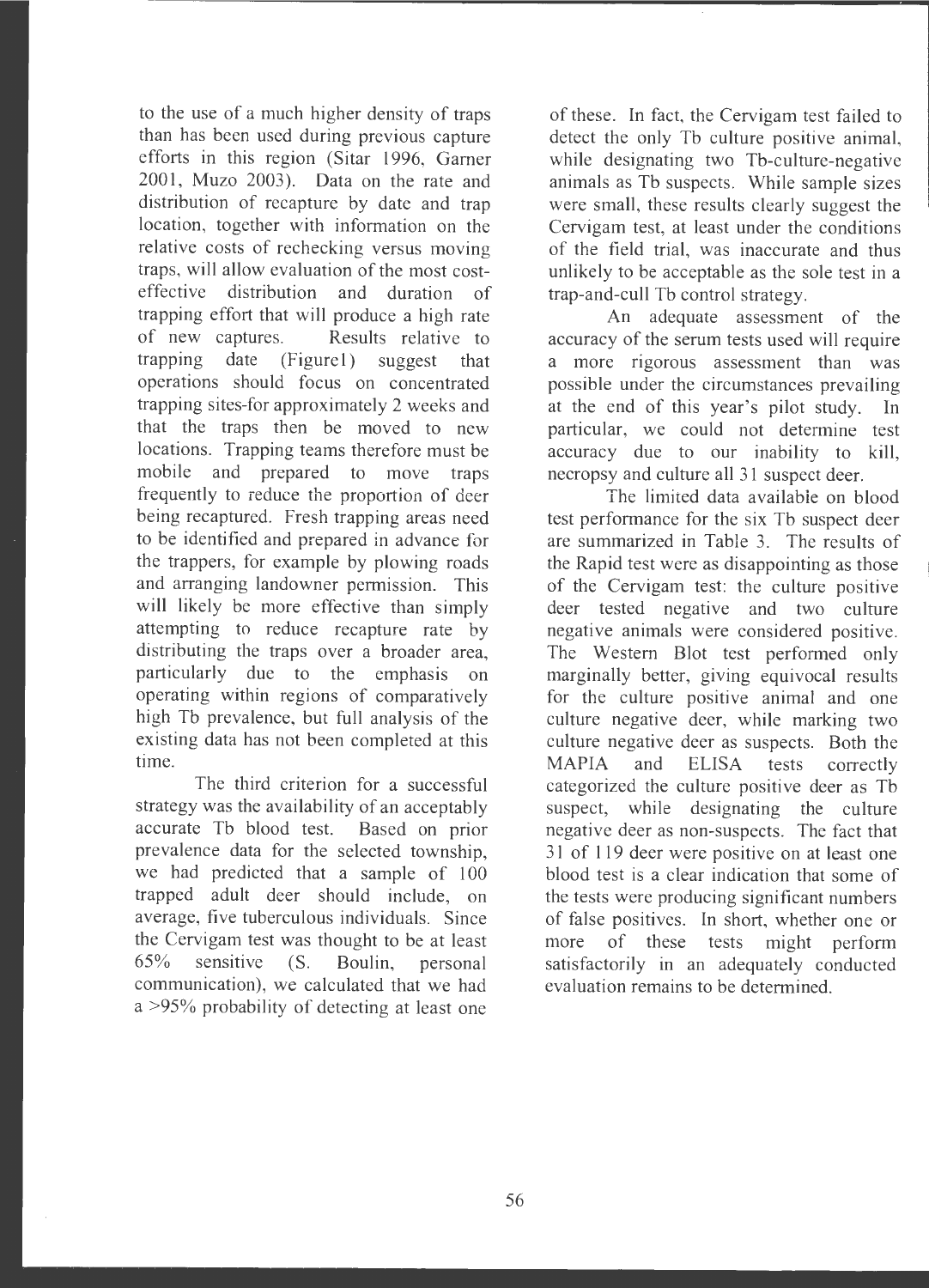**Table 3. Agreement of blood test results with true Tb status (as determined by culture) for Tb**  suspects for which complete necropsy/culture results were available.  $\kappa$  is a measure of agreement **among tests.** 

| tests.                    |   |                             |                          |         |                        |
|---------------------------|---|-----------------------------|--------------------------|---------|------------------------|
| Test                      | n | Sensitivity $[\%]$ (95% CI) | Specificity [%] (95% CI) | ĸ       | Agreement <sup>a</sup> |
| Cervigam                  |   | (0,0)<br>0                  | 60 (17,100)              | $-0.29$ | <b>LTC</b>             |
| <b>MAPIA</b>              |   | 100(100,100)                | 100 (100,100)            | 1.0     | Complete               |
| Rapid Test                |   | (0,0)<br>0                  | (1,99)<br>50             | $-0.36$ | <b>LTC</b>             |
| Western Blot <sup>b</sup> |   | 100(100,100)                | (0,67)<br>25             | $-0.12$ | <b>LTC</b>             |
| Western Blot <sup>c</sup> |   | (0,0)                       | (1,99)<br>50             | $-0.36$ | <b>LTC</b>             |
| <b>ELISA</b>              |   | 100 (100,100)               | 100 (100,100)            | 1.0     | Complete               |

 $^{\circ}$  After Thrusfield, 1995. LTC = Agreement less than would be expected purely by chance.

<sup>b</sup> Equivocal results interpreted as positive.

c Equivocal results interpreted as negative.

The blood tests are clearly an area where improved performance will be needed for the 'trap and test' strategy to be viable. The promising performance of the MAPIA and ELISA tests on this very limited sample suggests that improvements are indeed possible. Riding Mountain National Park in Manitoba is using a test and cull strategy to remove Tb positive free-ranging elk from the Park. Thus far, 38% of the elk that have been recorded as Tb suspect based on blood tests have subsequently proven to be culturepositive for Tb.

Our results suggest that the fourth criterion for this strategy  $-$  that radiocollared animals identified as Tb suspects could be relocated and shot – could be met at realistic cost and effort. Only a small number of Tb-suspect deer were removed, hence our decision to have the USDA-WS staff simulate removal of additional deer to gain extra data on the effort required. In a situation where numerous Tb-suspects needed to be removed, the effort required to track down each successive animal is likely to increase, especially in areas where populations have already been reduced through recreational hunting (Rudolph et al. 2000). This will be an important point to consider further when we evaluate the feasibility of implementing this the new strategy on a larger scale.

The fifth criteria for evaluation, determining whether the self-releasing collars would transmit reliably over an adequate range, would detach, and could be recovered for refurbishment and reuse, was well demonstrated during this project.

#### **RECOMMENDATIONS**

Where do we go next with our evaluation of the new strategy? We know that the work involved with the project is difficult, expensive, and as yet it is not proven that the approach would reduce the prevalence of Tb to undetectable levels more quickly than density reduction and baiting and feeding restrictions alone. Nevertheless, the results of this year's pilot are cause for optimism on a number of fronts. The project was well-received and supported by the public. Appreciable numbers of deer were captured with reasonable efficiency and low mortality. Tracking and removal techniques worked well. While the Cervigam test did not perform as expected, the capture, handling and tracking techniques nevertheless provided us with a field-tested protocol for obtaining deer for other diagnostic tests or future control projects. For example, should a suitable Tb vaccine ever be developed, it could be delivered by this protocol. Each of these factors would of course become more complicated with any expanded application of this strategy.

In a broader context, the new strategy is valuable in that it helps demonstrate the continuing commitment of the **MDNR,** hunters and northeast Michigan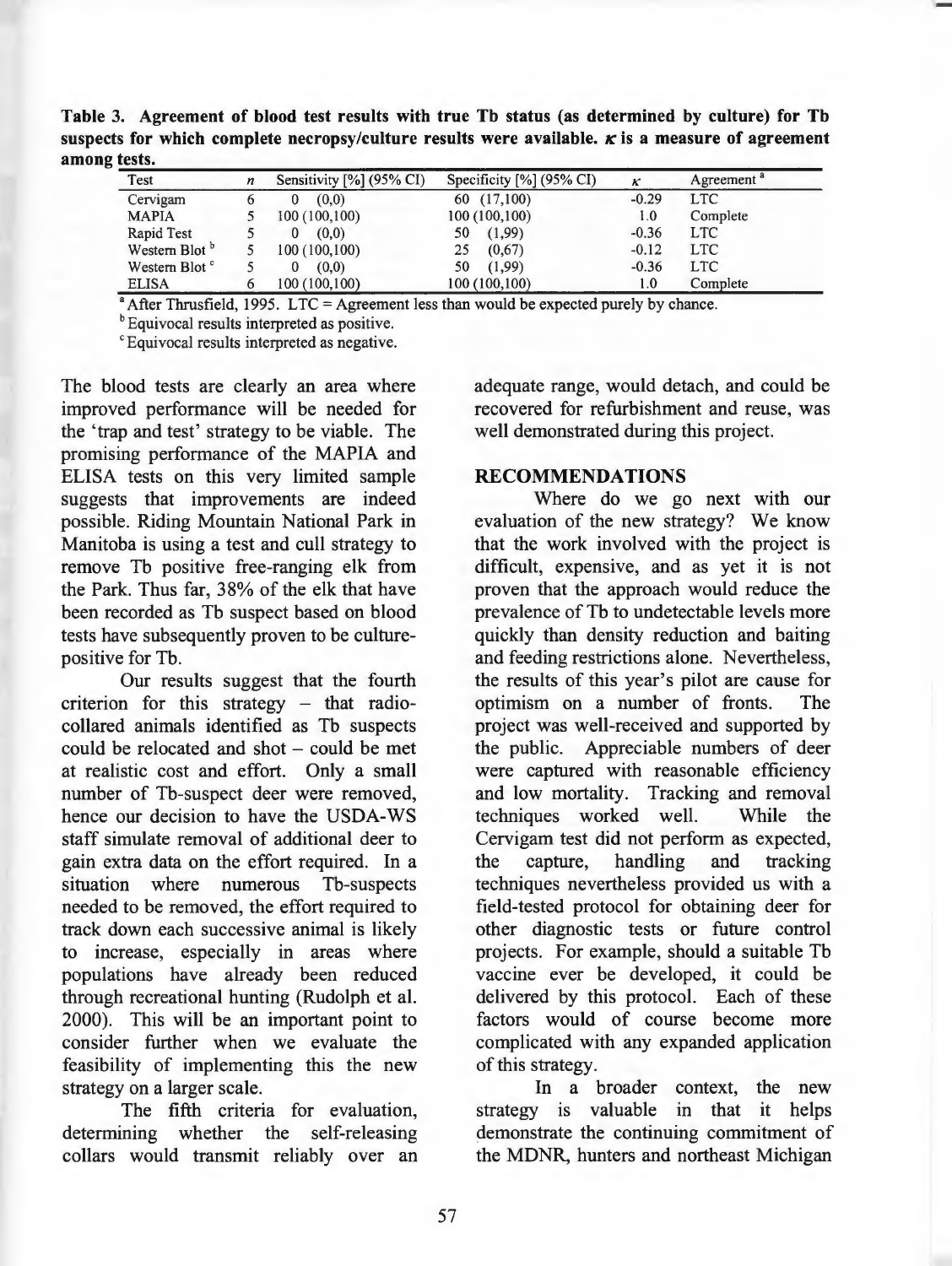landowners to work together to be good stewards of the state 's wildlife resources .

With those thoughts in mind, we recommend that the pilot project be repeated in an effort to develop a more accurate' blood testing procedure. In an extension of the study , the five serum-based Tb tests used last year (and perhaps some additional tests) would be used to determine if trapped deer were Tb suspect. All blood test suspects would be killed, necropsied and cultured for *M. bovis*, with accuracy and inter-test agreement assessed critically. Through this process, one or more tests may emerge as acceptably accurate for the purposes of the new strategy.

Increased emphasis should be placed on accurate recording of appropriate trapping and effort data to enable spatial analysis of the distribution of trapping effort and success. USDA-WS personnel should repeat simulated removal exercises with additional deer to continue assessment of variability in effort required with a larger pool of animals. Additional data analysis on the size and distribution of properties in the region may be necessary in order to consider how logistical constraints would vary with any future application of this strategy in new areas.

In addition, we recommend that blood from a sample of hunter-harvested deer in comparatively high prevalence townships should be collected by hunters at the time of harvest. These blood samples would be tested by the candidate serum tests, with results compared to Tb culture results from the heads to help validate the blood tests.

Third, we recommend that deer heads categorized as Tb-suspect through routine examination of lymph nodes by MDNR Wildlife Disease Laboratory personnel be tested using the RT. The RT reportedly can be performed using any fluid containing antibodies. Such fluids include whole blood, plasma, serum and aqueous humor from the eye. Aqueous humor would be tested using the RT and compared with Th culture results of the head lymph nodes. If accurate, Tb testing of aqueous humor of dead deer could be a quicker, more efficient means of mass surveillance in the future. Although the Rapid Test performed poorly on limited samples in this year's pilot, its ability to use small quantities of whole blood and provide near instant results (which could obviate the need to collar, release and track down suspect deer, resulting in substantial cost and labor savings), justify a more rigorous evaluation of its potential application in a test-and-cull strategy.

### **ACKNOWLEDGEMENTS**

The authors gratefully acknowledge the assistance of S. Boulin, Z. Cooley, M. Cosgrove, T. Lyon, J. Rose, A. Feldpausch, M. Kauffman, G. Kurschenheiter, J. Weeks, T. Kanath, B. Baker, J. Valentine and V. Kinney, in trapping and handling deer; T. Cooley and S. Fitzgerald in necropsing deer that died or were collected; as well as Z. Cooley in preparing and maintaining the radio collars and telemetry equipment; and Z. Cooley, J. Fierke, C. Larson and K. Korroch in creating and maintaining the database. Thanks to S. Winterstein, J. Pusateri and K. Sitar, who assisted in preparing the traps and trapping protocol, and S. Boulin who performed the first set of blood tests. A special thanks to Alan Swank of Delton, MI. who designed and built the clover traps. D. Marks, B. Hughey, K. Brown, J. Rose, T. Lyon, M. Kauffman, and

<sup>&</sup>lt;sup>1</sup> Sensitivity refers to the proportion of genuinelyinfected animals that are detected by a test. *Specificity* is a measure of how often healthy animals are misdiagnosed as infected (i.e 'false positives') . The overall *accuracy* of a test is determined by both its sensitivity and its specificity .